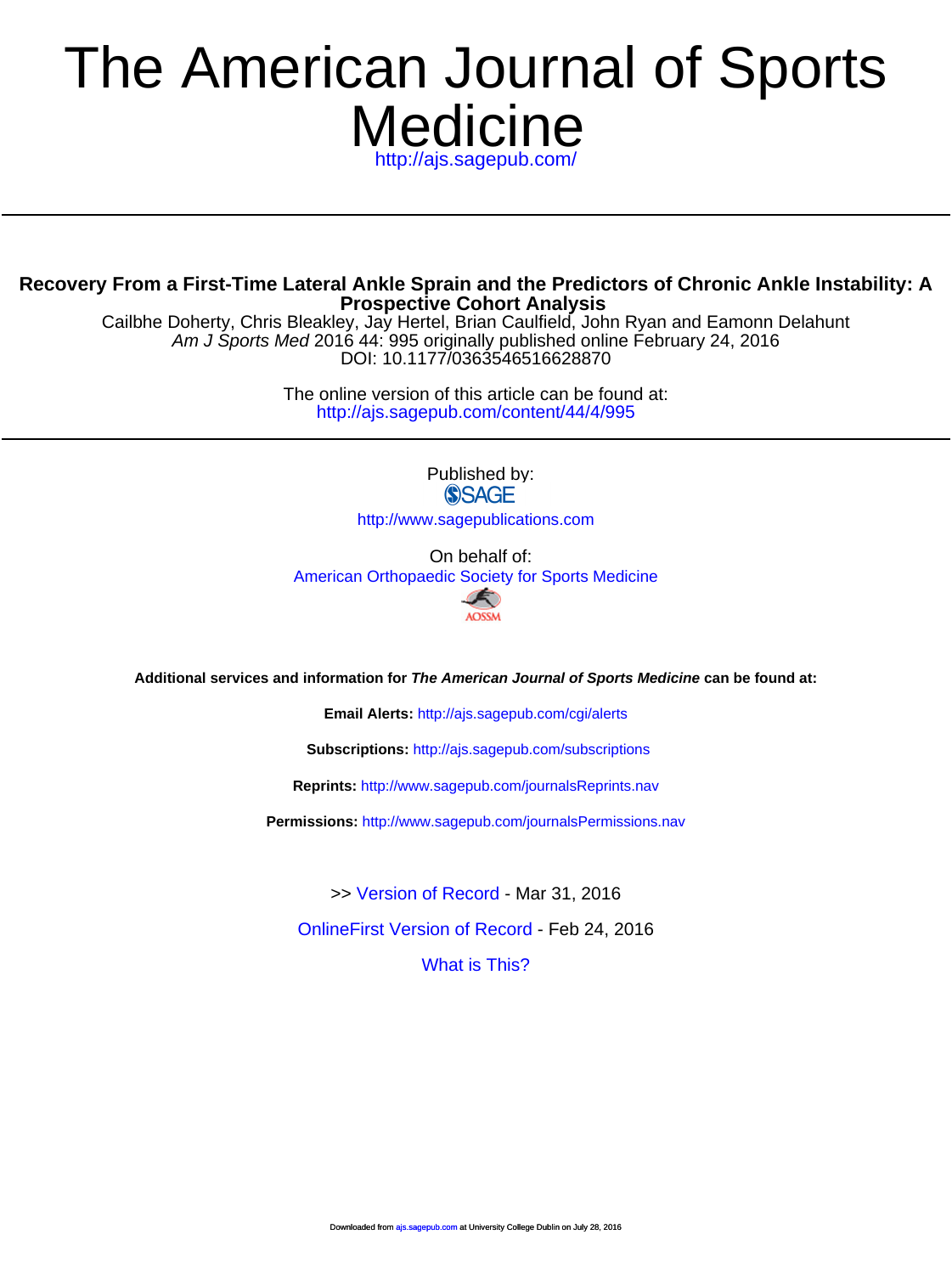

## Recovery From a First-Time Lateral Ankle Sprain and the Predictors of Chronic Ankle Instability

### A Prospective Cohort Analysis

Cailbhe Doherty,<sup>\*†</sup> PhD, Chris Bleakley,<sup>‡</sup> BSc(Hons), PhD, Jay Hertel, <sup>§</sup> PhD, ATC, Brian Caulfield,<sup>†</sup> PhD, John Ryan,<sup>||</sup> FCEM, FRCSEd, FFSEM, DCH, DipSportsMed, and Eamonn Delahunt.<sup>†¶</sup> PhD *Investigation performed at the School of Public Health, Physiotherapy and Sports Science,*

*University College Dublin, Dublin, Ireland*

Background: Impairments in motor control may predicate the paradigm of chronic ankle instability (CAI) that can develop in the year after an acute lateral ankle sprain (LAS) injury. No prospective analysis is currently available identifying the mechanisms by which these impairments develop and contribute to long-term outcome after LAS.

Purpose: To identify the motor control deficits predicating CAI outcome after a first-time LAS injury.

Study Design: Cohort study (diagnosis); Level of evidence, 2.

Methods: Eighty-two individuals were recruited after sustaining a first-time LAS injury. Several biomechanical analyses were performed for these individuals, who completed 5 movement tasks at 3 time points: (1) 2 weeks, (2) 6 months, and (3) 12 months after LAS occurrence. A logistic regression analysis of several ''salient'' biomechanical parameters identified from the movement tasks, in addition to scores from the Cumberland Ankle Instability Tool and the Foot and Ankle Ability Measure (FAAM) recorded at the 2-week and 6-month time points, were used as predictors of 12-month outcome.

Results: At the 2-week time point, an inability to complete 2 of the movement tasks (a single-leg drop landing and a drop vertical jump) was predictive of CAI outcome and correctly classified 67.6% of cases (sensitivity, 83%; specificity, 55%; *P* = .004). At the 6-month time point, several deficits exhibited by the CAI group during 1 of the movement tasks (reach distances and sagittal plane joint positions at the hip, knee and ankle during the posterior reach directions of the Star Excursion Balance Test) and their scores on the activities of daily living subscale of the FAAM were predictive of outcome and correctly classified 84.8% of cases (sensitivity, 75%; specificity, 91%;  $P < .001$ ).

Conclusion: An inability to complete jumping and landing tasks within 2 weeks of a first-time LAS and poorer dynamic postural control and lower self-reported function 6 months after a first-time LAS were predictive of eventual CAI outcome.

Keywords: ankle joint; biomechanical phenomena; kinematics; kinetics; postural balance; ankle instability

Acute ankle joint sprain represents a significant risk for participants engaged in exercise, with lateral ankle sprain (LAS) constituting the most prevalent subclassification of this injury.<sup>21</sup> Despite its high incidence,<sup>21</sup> LAS is regarded as an innocuous injury that resolves quickly with minimal treatment. The inaccuracy of this perception<sup>1</sup> is of pertinence to health care practitioners because the first ocurrence of LAS is a potential gateway to a sequela of chronic symptoms in the following year.<sup>26-28</sup> Freeman<sup>23</sup> was the first to propose

that this gateway is established by local ''articular deafferentation'' at the ankle joint.

This "feedback" model of chronicity has since evolved and expanded to include ''feed-forward'' mechanisms of motor con- $\text{trol}^{37}$  and the capability (or indeed, incapability) of the nervous system to exploit motor control redundancies<sup>36</sup> in the fulfillment of movement. In  $2008$ , Hertel $^{31}$  suggested that chronic ankle instability (CAI) is characterized by a range of deficits that can be evaluated along a continuum of sensorimotor measures. A spectrum of human movement comprises one part of the continuum. Researchers have sought to identify movement pattern anomalies in cohorts with CAI across this spectrum: during static<sup>20,43</sup> and dynamic<sup>8,29,32</sup> postural control assessments and gait $4,10$  and jumping/landing6,16,45 tasks. Consequently, the gateway to CAI is

The American Journal of Sports Medicine, Vol. 44, No. 4 DOI: 10.1177/0363546516628870

<sup>© 2016</sup> The Author(s)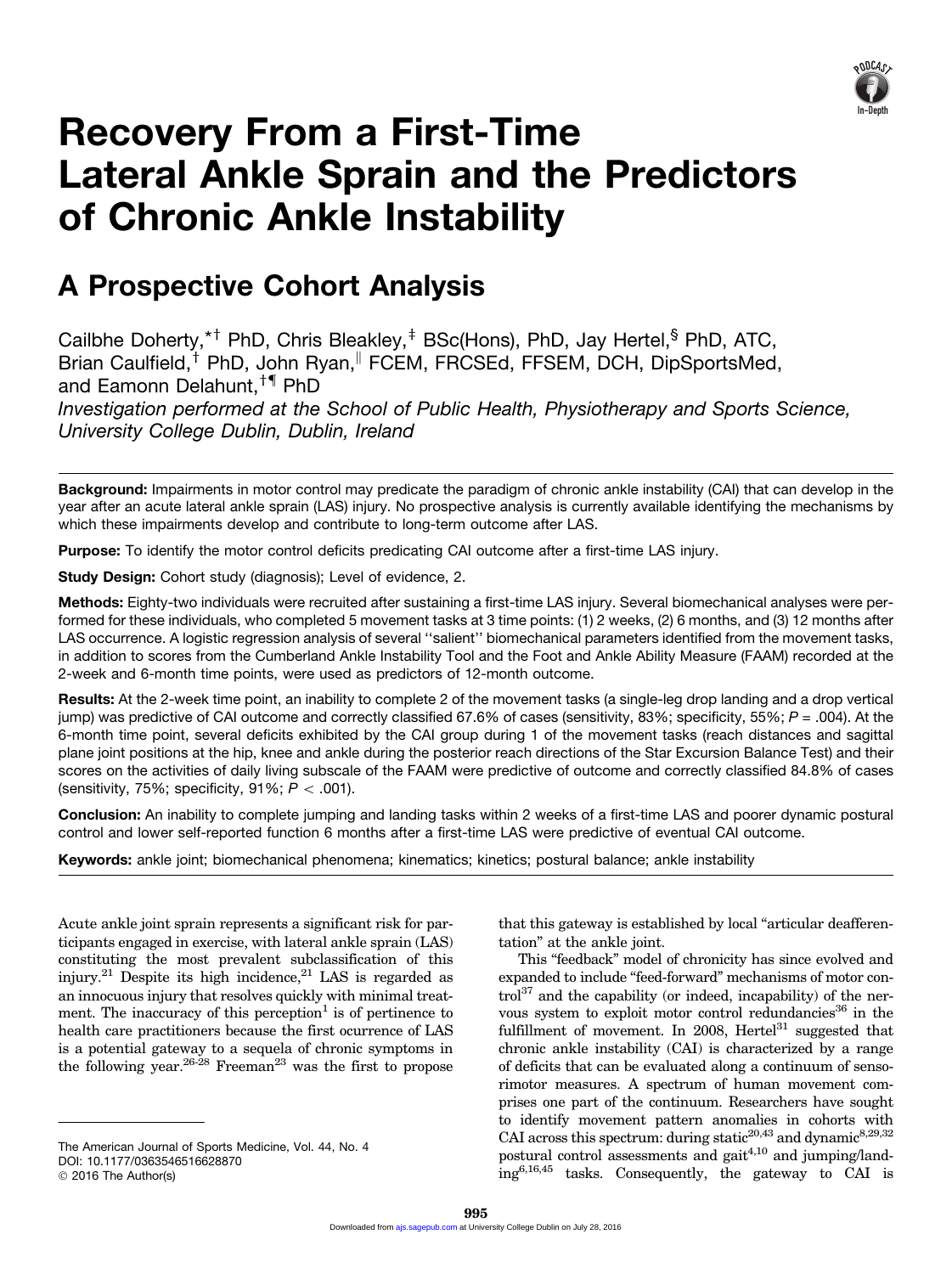considered to be partially composed of the anomalous movement patterns which individuals fall victim to in the year after injury. This hypothesis is borne out by the existence of LAS "copers," who exhibit no such movement aberrancy or symptom recurrence. $^{2,42}$  It has been theorized that copers are better able to exploit kinematical redundancies<sup>25</sup> after the LAS, a feat their chronically impaired counterparts are unable to realize. This is evidenced by a number of observational analyses that have identified differences between LAS copers and participants with CAI across the movement spectrum.2,6,8,10,16,20,43,45

Importantly, however, it is unknown whether the movement patterns that characterize these groups in this spectrum are a manifestation of their outcome or contribute to it. To our knowledge, no prospective analysis tracking a LAS population on the dichotomous outcomes of CAI or LAS coper status is currently available. Descriptive reports from our laboratory were developed to culminate in such an analysis.<sup>6,8-10,12,14-20</sup> Participants were recruited an analysis.  $6,8-10,12,14-20$  Participants were recruited after sustaining a first-time LAS and were required to complete static and dynamic balance assessments and gait, jumping, and landing tasks. Biomechanical evaluations of participants performing each task were completed first within 2 weeks of injury occurrence and then 6 and 12 months later.

By extracting the most "salient" biomechanical outcomes from these reports, the objective of the current prospective cohort study was to identify which of the deficits across the movement spectrum exhibited within 2 weeks and 6 months of injury contribute to final outcome (CAI or LAS coper, determined at the 12-month time point<sup>28</sup>). Identifying such deficits will potentiate the development of specific rehabilitative interventions designed to reduce the risk of developing CAI after acute LAS. Our hypothesis was that 12-month outcome is underpinned by deficits across the spectrum of the movement patterns analyzed, with CAI being predicated not by 1 anomalous movement pattern during 1 of the prescribed movements but by a group of movement anomalies in the postural control, jumping/landing, and gait tasks combined. We further hypothesized that the self-reported rating scales of ankle joint function and disability utilized at each time point would be of predictive value.

#### METHODS

#### **Participants**

The University College Dublin Human Research Ethics Committee approved this research. All participants signed an informed consent form before testing.

A convenience sample of 82 participants was recruited from a university-affiliated hospital emergency department within 2 weeks of sustaining an acute first-time LAS injury. All participants were given basic advice on applying ice and compression for the week on discharge from the emergency department. Activities of daily living were encouraged. All participants were recreationally active. Recruitment for the current study was completed between March 1, 2012 and September 29, 2013.

Participant demographics for the LAS group are detailed in Table 1. Exclusion criteria for participation in the current study are presented in Table 2.

#### **Design**

As part of this prospective cohort study, participants were required to attend the University College Dublin biomechanics laboratory at 3 time points: within 2 weeks of injury (time point 1), 6 months  $(\pm 1$  week) after injury (time point 2), and then 12 months  $(\pm 1$  week) after injury (time point 3). Whether participants sought additional rehabilitative medical services for the treatment of their injury was recorded ("yes" or "no") at time point 3.

In a series of separately published articles, participants in the LAS cohort were evaluated as a whole at the 2 week and 6-month time points and were subsequently stratified into CAI and LAS coper subgroups at the 12-month time point. $6-20$  A pictorial representation of this experimental design is depicted in Appendix Figure A1 (available online at http://ajsm.sagepub.com/supplemental).

The current investigation used the previously published articles to identify suitable (''salient'') input variables from the 2-week and/or 6-month time points for a regression analysis to predict final outcome (CAI vs LAS coper). Appendix Table A1 presents operational definitions relevant to the above paragraphs.

#### Dependent Variables

The dependent variables for this prospective analysis were divided into 3 groups: questionnaires, biomechanical tasks, and performance.

Questionnaires. Self-reported ankle instability and ankle joint function were assessed and documented for all participants at each visit to the biomechanics laboratory, using the Cumberland Ankle Instability Tool (CAIT)<sup>33,47</sup> and the activities of daily living and sports subscales of the Foot and Ankle Ability Measure (FAAMadl and FAAMsport),<sup>3</sup> respectively. The FAAMadl and FAAMsport were considered as separate outcomes for subsequently completed data

<sup>\*</sup>Address correspondence to Cailbhe Doherty, PhD, School of Public Health, Physiotherapy and Sports Science, University College Dublin, A101 UCD Health Science, Belfield, Dublin 4, Ireland (email: cailbhe.doherty@ucdconnect.ie).

<sup>&</sup>lt;sup>t</sup>School of Public Health, Physiotherapy and Sports Science, University College Dublin, Dublin, Ireland.

z Sport and Exercise Sciences Research Institute, Ulster Sports Academy, University of Ulster, Newtownabbey, Co. Antrim, Northern Ireland.

<sup>§</sup> Department of Kinesiology, University of Virginia, Charlottesville, Virginia, USA.

<sup>&</sup>lt;sup>II</sup>St Vincent's University Hospital, Dublin, Ireland.

<sup>{</sup> Institute for Sport and Health, University College Dublin, Dublin, Ireland.

One or more of the authors has declared the following potential conflict of interest or source of funding: This study was supported by the Health Research Board (HRA\_POR/2011/46) as follows: principal investigator, E.D.; coinvestigators, C.B. and J.H.; PhD student, C.D.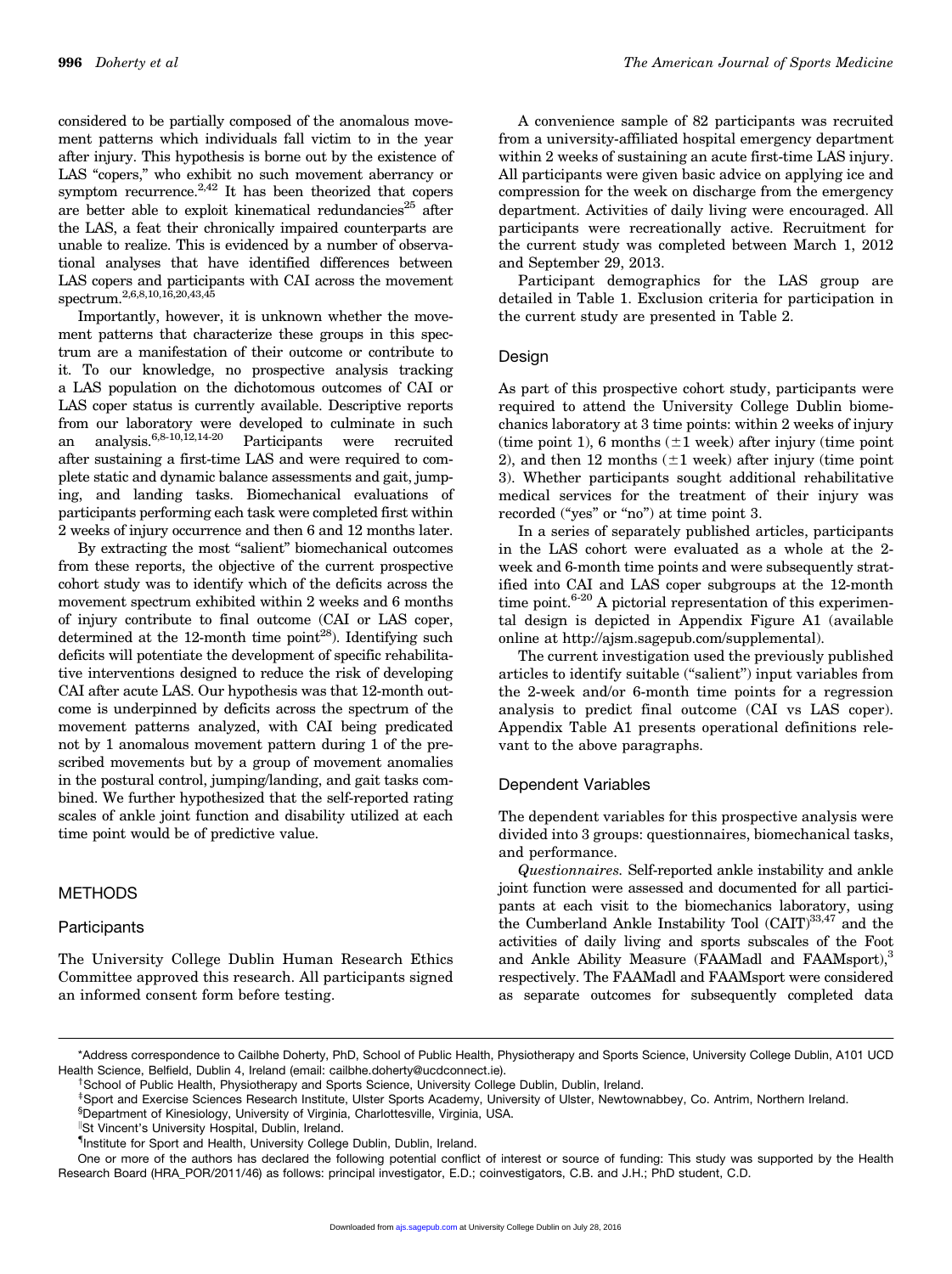|               | LAS $(n = 82)^b$    | CAI $(n = 28)^c$    | LAS Coper $(n = 42)^c$ |  |  |
|---------------|---------------------|---------------------|------------------------|--|--|
| Sex, n        |                     |                     |                        |  |  |
| Male          | 54                  | 17                  | 26                     |  |  |
| Female        | 28                  |                     | 16                     |  |  |
| Age, y        | 22.78 (21.89-23.67) | 23.21 (21.62-24.81) | 22.74 (21.42-24.07)    |  |  |
| Body mass, kg | 76.6 (73.66-79.54)  | 75.53 (70.14-80.91) | 73.43 (69.66-77.20)    |  |  |
| Height, m     | $1.72(1.70-1.74)$   | $1.72(1.69-1.75)$   | $1.73(1.70-1.76)$      |  |  |

TABLE 1 Patient Demographics<sup>a</sup>

<sup>a</sup>Data are reported as the mean (95% confidence interval) unless otherwise indicated. CAI, chronic ankle instability; LAS, lateral ankle sprain.  $b^b$  at the time of recruitment (within 2 weeks of injury)  ${}^{b}$ At the time of recruitment (within 2 weeks of injury).

 $c^c$ At time point 3 (12 months after injury).

TABLE 2 Exclusion Criteria for the LAS  $Group<sup>a</sup>$ 

- 1. No previous history of LAS injury on either limb (excluding the initial acute episode)
- 2. No other severe lower extremity injury in the past 6 months
- 3. No history of ankle fracture
- 4. No previous history of major lower limb surgery
- 5. No history of neurological disease, vestibular or visual disturbance, or any other pathologic abnormality that would impair the patient's motor performance

a LAS, lateral ankle sprain.

analyses. Participants' designation as CAI or LAS coper status at time point 3 was based on CAIT scores<sup>26-28,47</sup>: participants with a CAIT score <24 were designated as having CAI, whereas participants with a CAIT score  ${\geq}24$  were designated as LAS copers.47 Furthermore, to be designated as a LAS coper, participants also must have returned to preinjury levels of activity and function and must have reported no instances of giving way at their ankle joint.  $42$ 

Biomechanical Tasks. After completion of the questionnaires, participants were tested with the Codamotion bilateral lower limb gait setup (Charnwood Dynamics Ltd). The Codamotion setup was fully integrated with 2 walkwayembedded force plates (AMTI) and was time synchronized for the experimental protocol. Force plate data were integrated with kinematic data using an inverse dynamics procedure to calculate internal joint moments.<sup>46</sup> Groundreaction force and center of pressure data were also acquired. A full description of this Codamotion setup and link segment model construction with inverse dynamics is published in greater detail elsewhere<sup>39</sup> and is reported separately in previously published articles.  $6-20$ 

Participants were familiarized with the experimental protocol before commencement. After familiarization, participants attempted to complete a protocol of 5 movement tasks. The 5 movement tasks utilized for evaluation were as follows: single-limb stance (SLS; eyes open and eyes closed); the anterior (ANT), posterolateral (PL), and posteromedial (PM) reach directions of the Star Excursion Balance Test (SEBT); a single-leg drop landing (DL); a drop vertical jump (DVJ); and walking gait. All unilateral tasks (SLS, SEBT, and DL) were completed on both

the limb affected by the initial LAS (designated the involved limb) and the contralateral limb (designated the uninvolved limb). The tasks were completed in the order in which they are described above. The task order was not randomized so as to avoid any potential injury exacerbation early in the test protocol; for this reason, we deemed it necessary to complete the less dynamic tasks (including the SLS and SEBT) before completing the jumping/landing and gait tasks. All tasks were completed in the barefoot condition.

The experimental protocol for each task is described in Appendix 1. A pictorial representation of the biomechanical dependent variables for each task is available in Figure 1, and definitions of these are presented in Appendix 2. A thorough description of the biomechanical dependent variables relevant to each task has been published previously $6-20$ and is presented in Appendix Table A2.

Performance. The performance-related dependent variables for this investigation were scores accomplished in an assessment of ankle dorsiflexion range of motion (ROM) (the knee to wall test as described by Denegar et al<sup>5</sup>) and during the reach attempt for the specified reach directions of the SEBT at each time point.

Reach distances during the SEBT were averaged across the 3 completed trials for each participant in each direction (ANT, PL, and PM) at each time point and were normalized to leg length before data aggregation and analysis.<sup>30</sup>

#### Data Management and Statistical Analysis

In the previously published articles on each task at each time point, $6-20$  dependent variables were calculated separately for every task attempt and averaged across the required number of task repetitions. In all data analyses, the involved and uninvolved limbs of each group were analyzed.

In attempting to identify the predictors at time point 1 and/or time point 2 of CAI/LAS coper status (which was confirmed at time point 3), our approach consisted of a 3 step process: (1) identify the salient biomechanical dependent variables for regression analysis on the basis of the previously published articles, (2) prepare these variables for regression, and (3) perform regression analysis in a model that also includes questionnaire and performance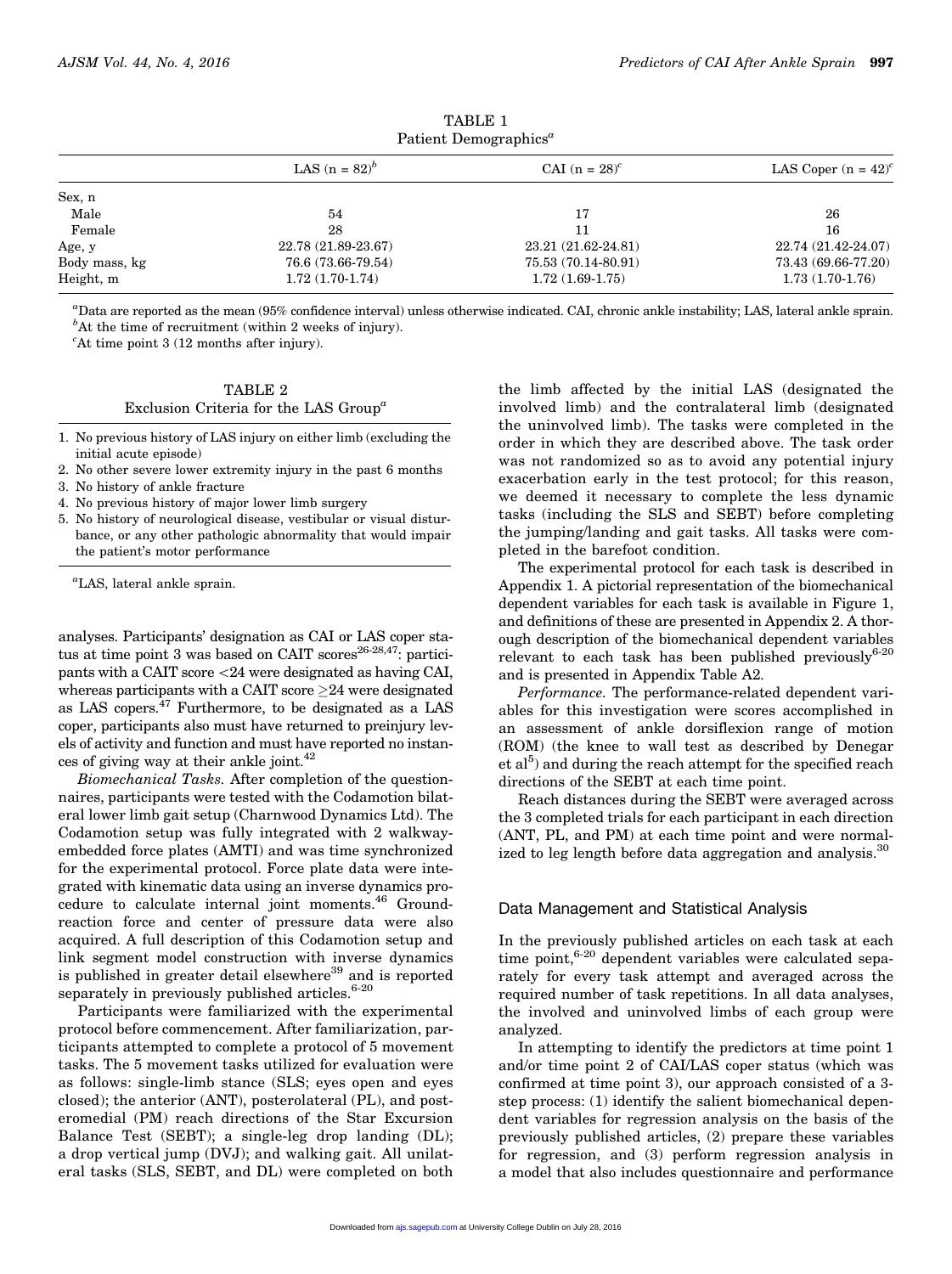

Figure 1. Pictorial representation of the 5 movement tasks, their dependent variables, and the events analyzed for each limb. ACMD, adjusted coefficient of multiple determination; ANT, anterior reach direction of the Star Excursion Balance Test; COP, center of pressure; DL, single-leg drop landing; DVJ, drop vertical jump; FD, fractal dimension; GRF, ground-reaction force; HS, heel strike; IC, initial contact; PL, posterolateral reach direction of the Star Excursion Balance Test; PM, posteromedial reach direction of the Star Excursion Balance Test; SLS, single-limb stance; SEBT, Star Excursion Balance Test; TO, toe off; x, frontal planes of motion; y, sagittal planes of motion; z, transverse planes of motion.

dependent variables where appropriate. This statistical analysis model for the biomechanical group of dependent variables is described in Appendix 3.

A full description of the stepwise approach completed as part of our analysis model is detailed in the online Appendices for this article. Briefly, 21 salient biomechanical dependent variables were first extracted from the previously published articles<sup>6-20</sup> (see Appendix Methods, section 1, available online). These variables are described in Table 3.

Of the participants that attended the laboratory at each time point, complete data sets were available only for the questionnaire group of dependent variables. With regard to task performance and the biomechanical variables, participants were frequently either unable or unwilling to complete or attempt the prescribed task. These occurrences were most frequent at time point 1, wherein injury severity was the primary reason cited predicating an inability/unwillingness to complete/attempt a given task. Such instances manifested in incomplete data sets. To accommodate missing data values, a multiple imputation procedure was implemented, provided that data availability reached predetermined thresholds (Appendix Methods, section 2).

After imputation, the complete data sets were subjected to a principal components analysis (PCA) to reduce their dimensionality. Of the remaining eligible variables after imputation procedures, 13 were included from time point 1 and 19 were included from time point 2. The methods for PCA of biomechanical dependent variable data are presented in the Appendix Methods (section 3).

In summary, 13 biomechanical variables from time point 1 were reduced to 2 factors, with 2 independent salient outcomes (relating to the SEBT and gait tasks) for separate consideration. For time point 2, 19 biomechanical variables were reduced to 3 factors, with 3 independent salient outcomes (relating to the SLS, SEBT, and DL tasks) for separate consideration. The pattern and structure coefficients are presented for the factors in Appendix 4 for time points 1 and 2 separately.

These 4 potential biomechanical predictors for time point 1 (2 factors plus 2 independent salient outcomes) and 6 potential predictors for time point 2 (3 factors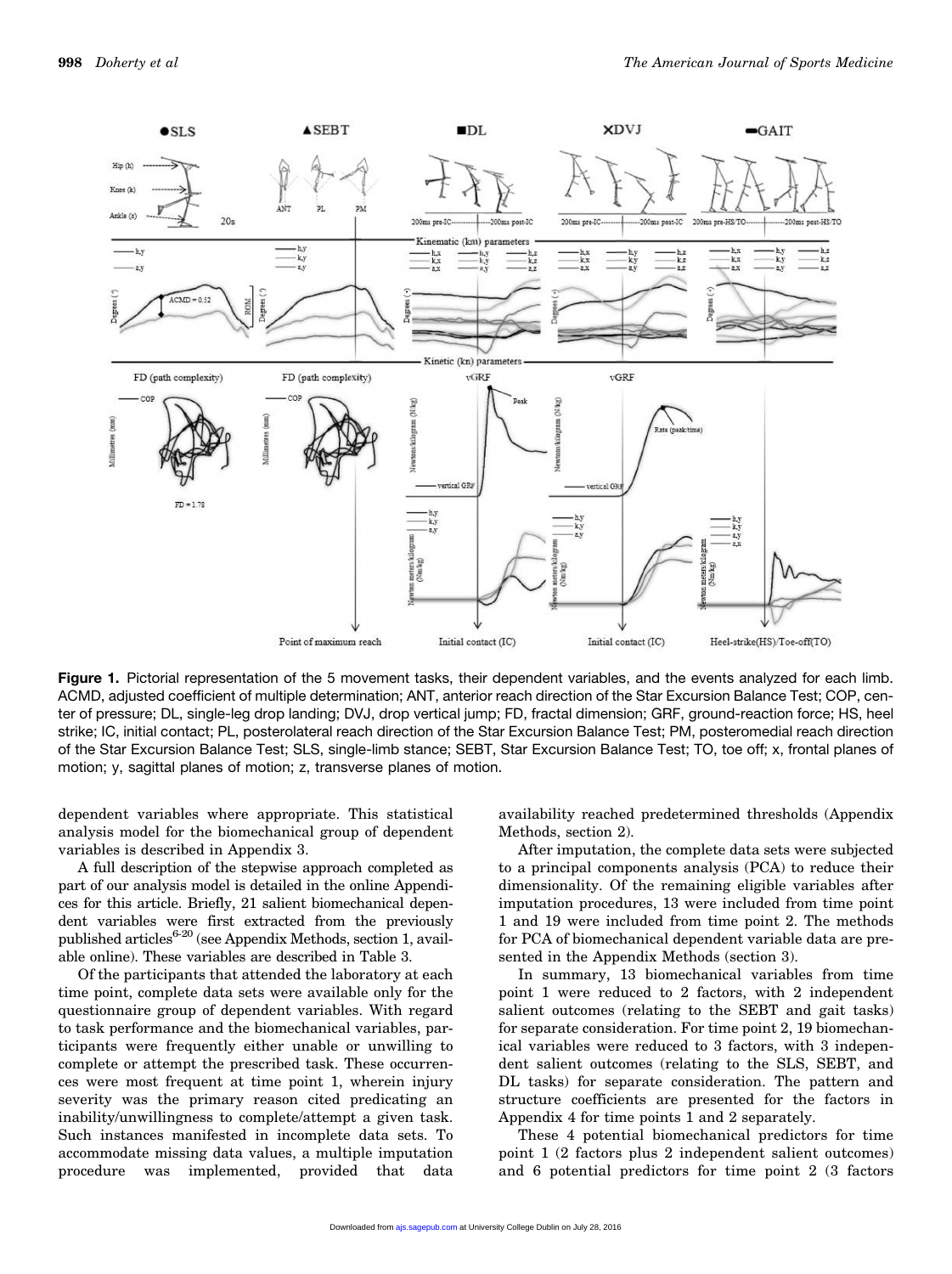| TABLE 3 |  |
|---------|--|
|---------|--|

Numerical Coding of the 21 Identified "Salient" Biomechanical Dependent Variables From the 5 Movement Tasks<sup>a</sup>

|                            |                                                                       | Time Point 1 |                | Time Point 2 |             |
|----------------------------|-----------------------------------------------------------------------|--------------|----------------|--------------|-------------|
| Task and Parameter         | Variable                                                              | Included     | $%$ Missing    | Included     | $%$ Missing |
| <b>SLS</b>                 |                                                                       |              |                |              |             |
| Eyes closed                |                                                                       |              |                |              |             |
| Kinematic                  | ACMD hip (flexion/extension)-ankle (inversion/eversion) "coupling"    | X            | 63             | X            | 47          |
| Kinetic                    | Center of pressure, fractal dimension                                 | $\mathbf x$  | 63             | $\mathbf X$  | 47          |
| Eyes open                  |                                                                       |              |                |              |             |
| Kinematic                  | 1. ACMD hip (flexion/extension)-ankle (inversion/eversion) "coupling" | مما          | 6              | مما          | 3           |
| Kinetic                    | 2. Center of pressure, fractal dimension                              | مما          | 6              | مما          | 3           |
| SEBT: kinematic            |                                                                       |              |                |              |             |
| <b>ANT</b>                 | 3. Knee flexion                                                       | ✔            | 6              | ✔            | 3           |
|                            | 4. Ankle dorsiflexion                                                 | مما          | 6              | مما          | $\,3$       |
| PL                         | 5. Hip flexion                                                        | ممن          | 6              | مما          | $\,3$       |
|                            | 6. Knee flexion                                                       | ممن          | 6              | مما          | $\,3$       |
|                            | 7. Ankle dorsiflexion                                                 | مما          | 6              | مما          | $\,3$       |
|                            | 8. Knee flexion <sup>b</sup>                                          | مما          | $\overline{4}$ | مما          | $\,3$       |
| <b>PM</b>                  | 9. Hip flexion                                                        | مما          | 6              | مما          | $\,3$       |
|                            | 10. Knee flexion                                                      | مما          | 6              | مما          | $\sqrt{3}$  |
|                            | 11. Ankle dorsiflexion                                                | مما          | 6              | ✔            | 3           |
|                            | 12. Knee flexion <sup>b</sup>                                         | ممن          | $\overline{4}$ | مما          | 3           |
| <b>SEBT:</b> kinetic       |                                                                       |              |                |              |             |
| PI.                        | 13. Center of pressure, fractal dimension                             | مما          | 6              | مما          | 3           |
| Single-leg drop landing    |                                                                       |              |                |              |             |
| Kinematic                  | 14. Hip flexion (maximum before initial contact)                      | X            | 73             | ↙            | 24          |
|                            | 15. Hip flexion (maximum before initial contact) <sup>b</sup>         | X            | 50             | ↙            | 24          |
| Kinetic                    | 16. Hip flexion moment (maximum after initial contact)                | $\mathbf x$  | 73             | ممن          | 24          |
| Drop vertical jump: part 1 |                                                                       |              |                |              |             |
| Kinematic                  | 17. Hip flexion (maximum before initial contact)                      | X            | 54             | مما          | 27          |
| Drop vertical jump: part 2 |                                                                       |              |                |              |             |
| Kinetic                    | 18. Hip flexion moment (maximum after initial contact) <sup>b</sup>   | X            | 54             | ✔            | 27          |
|                            | 19. Hip flexion moment (maximum after initial contact) $b$            | $\mathbf x$  | 54             | مما          | 27          |
| Gait                       |                                                                       |              |                |              |             |
| Kinematic                  | 20. Hip extension (maximum before toe off)                            | مما          | 6              | ➤            | 3           |
|                            | 21. Ankle inversion (maximum before toe off)                          | مما          | 6              | مما          | 3           |

a Distribution of data completeness is also depicted in the table. If variables were not eligible for imputation for either time point 1 or 2 (eg, the eyes-closed SLS variables), they were not assigned a number. A checkmark indicates eligible for multiple imputation (≥40% data unavailability), whereas an "X" indicates not eligible for multiple imputation (≥40% data unavailability). ACMD, adjusted coefficient of multiple determination; ANT, anterior reach direction of the Star Excursion Balance Test; max, maximum PL, posterolateral reach direction of the Star Excursion Balance Test; PM, posteromedial reach direction of the Star Excursion Balance Test ; SEBT, Star Excursion Balance Test; SLS, single-limb stance.

<sup>b</sup>Relates to the uninvolved limb.

plus 3 independent salient outcomes), in addition to the questionnaire and performance groups of dependent variables, were then subjected to preliminary univariate statistical analysis (Pearson  $r$ ) to evaluate their association with final outcome (CAI vs LAS coper). Variables were entered into a direct logistic model provided their correlation to outcome was significant at the level of  $P < .05$ .

All statistical analyses were performed with SPSS Statistics 20 software (IBM Ireland Ltd).

#### **RESULTS**

#### Follow-up and Rehabilitation

Of the original 82 injured participants, 71 completed the 6 month follow-up, with 70 participants completing the 1 year follow-up; these final 70 were included in the prospective analysis. Of the final 70 participants, 28 (40%) were designated as having CAI and 42 (60%) were designated as LAS copers (see Appendix Figure A1, available online). Twenty-eight of these participants (40%) did not seek rehabilitative medical services, whereas 42 (60%) did.

A chi-square test for independence indicated no significant association between rehabilitation and outcome (CAI/ coper)  $(\chi^2(1, n = 80) = 1.21; P = .27; \text{phi} = 0.17)$ .

#### Preliminary Univariate Statistics and Regression

After preliminary correlation analysis, no potential predictors at the 2-week time point were identified. However, because of the large amount of missing data secondary to participants being unwilling or unable to attempt some or all of the movement tasks, an exploratory analysis was conducted to evaluate the relationship between task completion at this time point and final outcome. First, a chi-square test for independence was utilized to evaluate any association between outcome (CAI vs LAS coper) and task completion on the involved limb (where appropriate) for the movement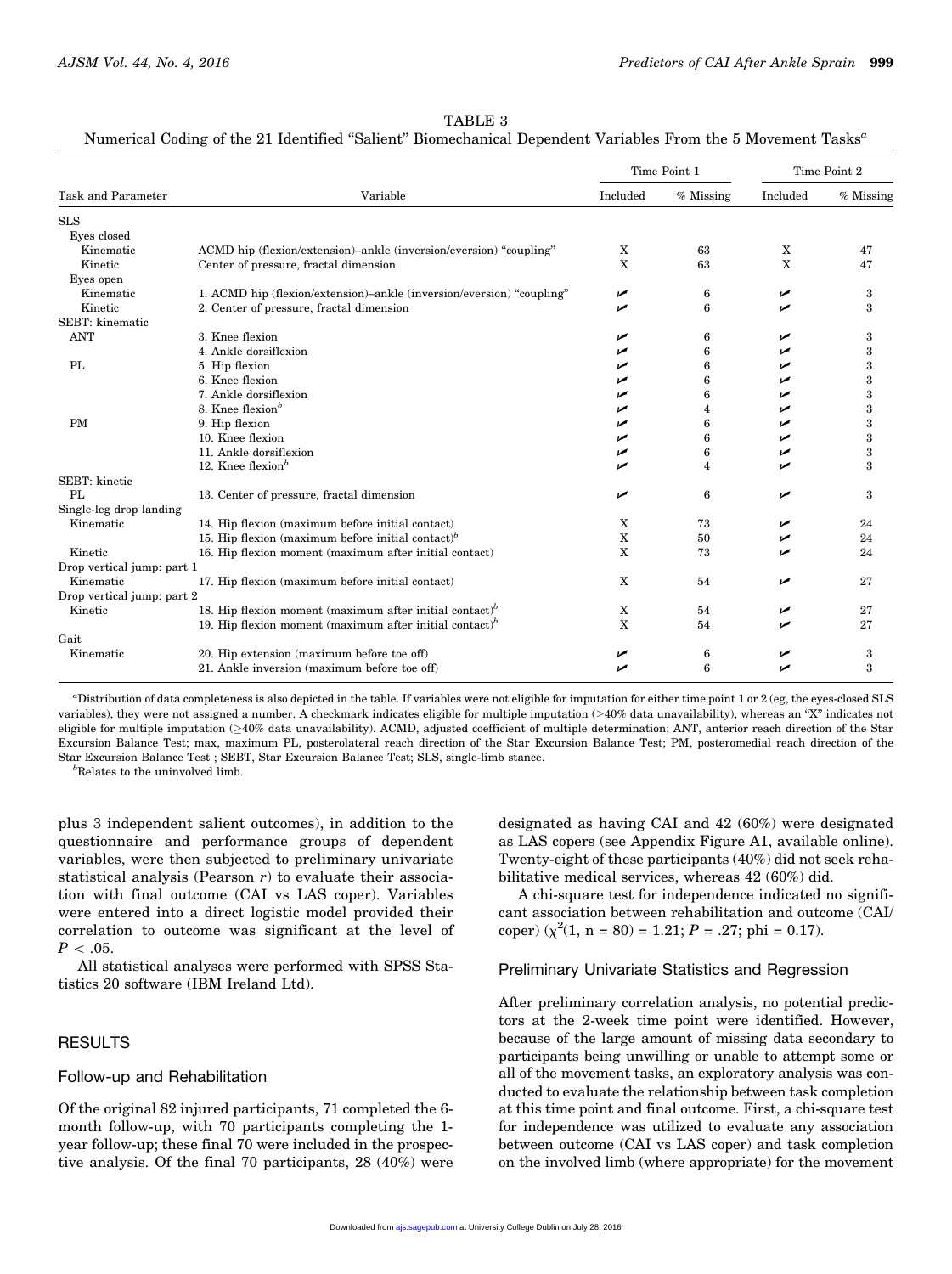| TABLE 4                                                                                         |  |
|-------------------------------------------------------------------------------------------------|--|
| Results of the Logistic Regression Analysis for the Input Variables at the 2-Week Time $Pointa$ |  |

| Variable                     |         | SEh  |         | Wald t | P Value | OR (95% CI)       |
|------------------------------|---------|------|---------|--------|---------|-------------------|
| Drop landing (involved limb) | $-0.98$ | 0.94 | $-0.06$ | 1.08   | $.30\,$ | $0.38(0.06-2.39)$ |
| Drop vertical jump           | $-1.30$ | 0.68 | $-0.10$ | 3.63   | .06     | $0.27(0.07-1.04)$ |
| Constant                     | 4.21    | 1.61 |         | 6.87   | .01     | 67.08 (0.00-0.00) |

 $^a$ 95% CI, 95% confidence interval;  $\hat{b}$ , standardized beta weight;  $\widehat{\beta}$ , semistandardized beta weight using the mean predicted probability of 0.636 as a reference value; OR, odds ratio; SE = standard error.

tasks responsible for the greatest majority of missing data: the eyes-closed SLS, DL, and DVJ tasks. A significant association was noted between outcome and task completion for the DL  $(\chi^2(1, n = 80) = 4.9; P = .02; \text{phi} = -0.31)$  and DVJ  $(\chi^2(1, n = 80) = 7.9; P < .01; \, \text{phi} = -0.37) \text{ tasks. Based on}$ this, DVJ and DL task completion were entered into a direct logistic regression model. The dependent variable was outcome. This model was statistically significant  $(\chi^2(2, n =$ 68) = 10.96;  $P = .004$ , explained between 14.9% (Cox and Snell  $R^2$ ) and 20.0% (Nagelkerke  $R^2$ ) of the variance in outcome, and correctly classified 67.6% of cases. The sensitivity and specificity of the final model was 83.3% and 55.3%, respectively (Table 4).

Six potential predictors were identified at the 6-month time point (CAIT and FAAMadl scores; reach distances in the ANT and PL directions of the SEBT [involved limb]; factor 1, which related to joint kinematics during the SEBT; and salient parameter 16, which related to joint kinetics during the DL task). Results of preliminary correlation analyses for time points 1 and 2 are presented in Appendix Table A3 and Appendix Table A4, respectively. Descriptive statistics for the 6 potential predictors at time point 2 are presented in Table 5.

These potential predictors were entered into a direct logistic regression model in 1 block. CAIT score, ANT reach distance, and salient DL parameter 16 were then removed using a backward elimination technique in the optimization of the predictive capacity of the model. The regression analysis was then repeated.

The model was statistically significant ( $\chi^2(2, N = 68)$  = 28.99;  $P < .001$ ), explaining between 34.7% (Cox and Snell  $(R^2)$  and 47.5% (Nagelkerke  $R^2$ ) of the variance in outcome and correctly classifying 84.8% of cases. The sensitivity and specificity of the final model was 75% and 91%, respectively (Table 6). Reflection of the structure and pattern coefficients for factor 1 revealed that it represented salient biomechanical parameters 3 to 12 inclusive for the SEBT (involved limb: sagittal plane joint positions at the hip, knee and ankle in the PL and PM directions, and at the knee and ankle for the ANT direction; uninvolved limb: sagittal plane joint positions at the knee in the PL and PM directions) (see Appendix 4, available online).

The results from the preliminary correlation and subsequent regression analyses with multiple imputation were largely consistent with those from a complete case analysis (Appendix Results and Appendix Tables A5 and A6, available online).

TABLE 5 Descriptive Statistics of the Variables Selected for Regression Analysis<sup>a</sup>

|                               |                   | 6-Month Time Point |  |  |  |
|-------------------------------|-------------------|--------------------|--|--|--|
|                               | <b>CAI</b>        | LAS Coper          |  |  |  |
| CAIT score, of 30             | $20.33 \pm 5.59$  | $23.17 \pm 5.12$   |  |  |  |
| FAAMadl, %                    | $89.32 \pm 9.21$  | $97.15 \pm 4.01$   |  |  |  |
| ANT, %LL                      | $59.09 \pm 4.01$  | $61.98 \pm 5.75$   |  |  |  |
| PL, %LL                       | $86.81 \pm 11.58$ | $94.51 \pm 10.27$  |  |  |  |
| Factor 1                      | $-0.54 \pm 1.26$  | $0.31 \pm 0.65$    |  |  |  |
| Variable 16, $N \cdot m/kg^b$ | $0.55 \pm 1.10$   | $0.12 \pm 0.55$    |  |  |  |

"Data are reported as the mean  $\pm$  SD. %LL, percentage of limb length; ACMD, adjusted coefficient of multiple determination; ANT, anterior reach direction of the Star Excursion Balance Test; CAIT, Cumberland Ankle Instability Tool; FAAMadl, activities of daily living subscale of the Foot and Ankle Ability Measure; PL, posterolateral reach direction of the Star Excursion Balance Test; PM, posteromedial reach direction of the Star Excursion Balance Test; SEBT, Star Excursion Balance Test. <sup>b</sup>

 ${}^{b}$ Salient biomechanical variable 16 relates to hip flexion moment after ground contact during the single-leg drop landing task.

#### **DISCUSSION**

Findings from this study reveal that a number of salient variables identified at the 6-month time point after a first-time LAS injury are directly predictive of 12-month outcome (CAI vs LAS coper). PCA was utilized to reduce the dimensionality of the salient biomechanical outcomes in this study: factor 1 represented sagittal plane joint positions for both the involved (ANT: knee, ankle; PL/PM: hip, knee, and ankle) and uninvolved (PL/PM: knee) limbs. Because of the positive correlation of factor 1 to the aforementioned sagittal plane motions during the SEBT (see Appendix 4, available online), and in light of the negative mean value for the CAI group for this outcome (Table 5), we can deduce that participants who exhibited deficits in these movement patterns during the specified reach directions at the 6-month time point had over twice the odds of developing CAI as part of the final prediction equation<sup>40</sup> (Table 6).

The CAI literature is replete with studies that have sought to identify the movement patterns that characterize  $CAL^{2,4,5,8}$  To our knowledge, this is the first prospective analysis of individuals recruited after they incurred a first-time LAS and it is the first study that has tracked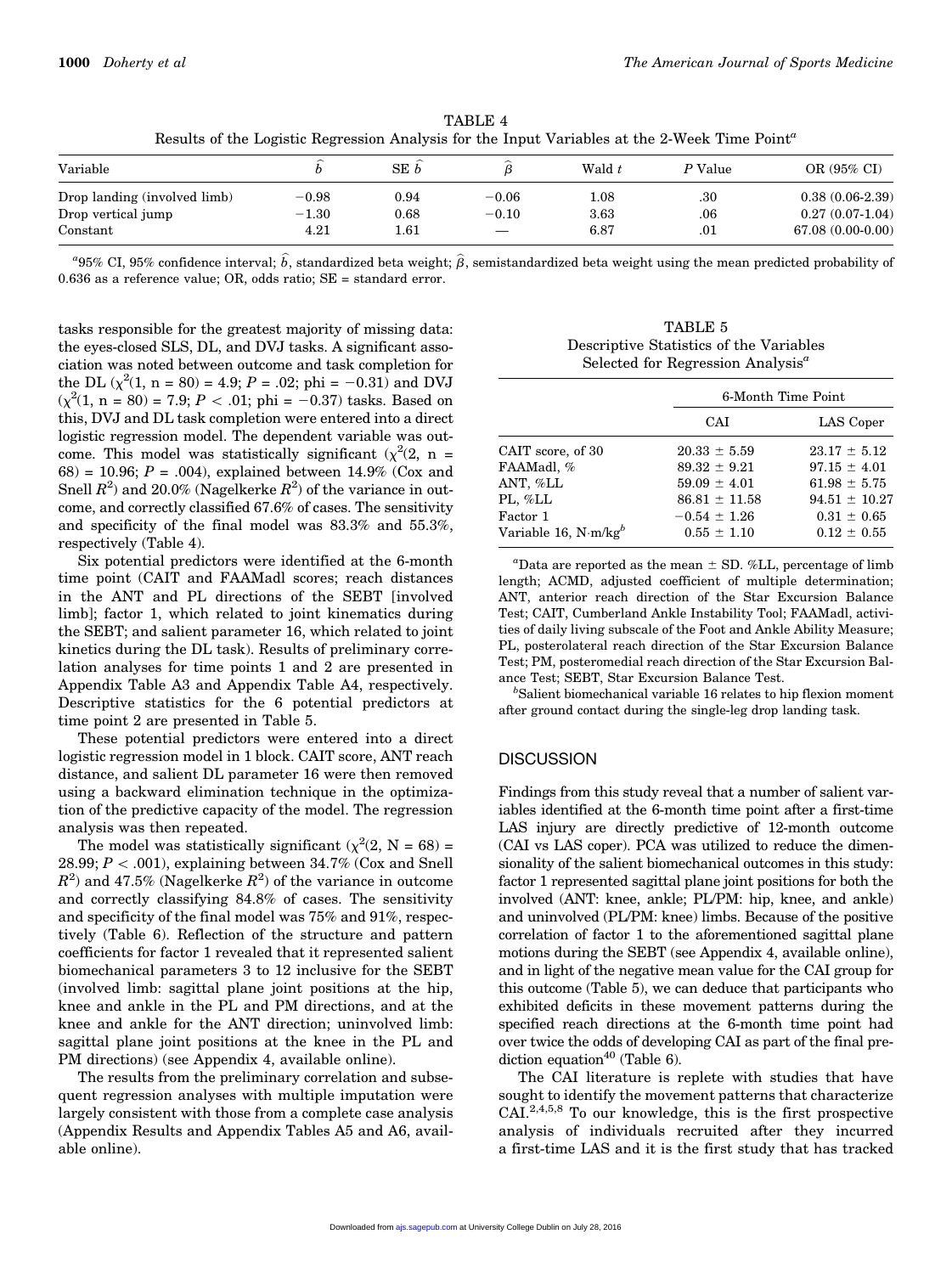|          | results of the Logistic Regression Analysis for the Hiput Variables at the o-Month Thile Follit |            |      |        |         |                   |
|----------|-------------------------------------------------------------------------------------------------|------------|------|--------|---------|-------------------|
| Variable |                                                                                                 | <b>SEb</b> |      | Wald t | P Value | OR (95% CI)       |
| FAAMadl  | 0.18                                                                                            | 0.06       | 0.29 | 8.52   | .004    | $1.19(1.06-1.34)$ |
| PL       | $0.02\,$                                                                                        | 0.03       | 0.06 | 0.40   | .525    | $1.02(0.96-1.09)$ |
| Factor 1 | 0.91                                                                                            | 0.40       | 0.21 | 5.07   | .024    | $2.48(1.13-5.49)$ |
| Constant | $-17.94$                                                                                        | 6.16       |      | 8.48   | .004    | $0.00(0.00-0.00)$ |

TABLE 6 Results of the Logistic Regression Analysis for the Input Variables at the 6-Month Time Point<sup>a</sup>

 $^a$ 95% CI, 95% confidence interval;  $\hat{b}$ , standardized beta weight;  $\widehat{\beta}$ , semistandardized beta weight using the mean predicted probability of 0.636 as a reference value; FAAMadl, activities of daily living subscale of the Foot and Ankle Ability Measure; PL, posterolateral reach direction of the Star Excursion Balance Test; OR, odds ratio.

this 12-month divergence across a range of movement tasks and identified the post-LAS risk factors for CAI development. It is important to note that although the CAI subgroup was classified in accordance with recently published guidelines, it may be representative of a population early in the disease process; it is plausible that the CAI paradigm worsens with time, wherein deteriorations in functional ability may yet continue outside the time period we evaluated.<sup>35</sup>

Inconsistencies in the literature concerning the principal  $CAI$ -defining movement deficits<sup>38</sup> compelled us to use a series of descriptive analyses of this LAS cohort<sup>6-20</sup> to inform our choice of dependent variables for the regression analyses detailed in this article. Our hypothesis was that the salient biomechanical outcomes identified via this process would represent a conglomeration of deficits across a spectrum of human movement in the CAI group.<sup>31</sup> The finding that the deficits exhibited by the CAI group were generally isolated to only one part of this spectrum (the SEBT task) contradicted our primary hypothesis.

Differences in both reach distance performance and its underlying movement during the SEBT are well documented in CAI populations relative to both noninjured controls $^{29,32,41}$ and LAS copers.41 Our findings in relation to factor 1 not only contradict the notion that the limb contralateral to the side of injury is "uninvolved," but they also implicate proximal joints (hip/knee) in the coping mechanisms of LAS.

Whether these deficits in ROM at the hip and knee joints originate from restrictions at the distal ankle magnifying proximally or from central motor control mechanisms deserves consideration. Deficits in ankle dorsiflexion ROM as determined using the knee to wall test have been shown to impair reach performance in the ANT direction of the  $SEBT^{34}$ ; however, in the current study, this performance measure (the knee to wall test) yielded no significant correlation to outcome at any of the time points. Therefore, it is likely that the observed sagittal plane ROM deficits are a manifestation not of current structural or morphological ''blocks'' at the ankle but of spinal and/or supraspinal alterations in motor control mechanisms after the initial  $LAS.<sup>22,31</sup>$  It is also possible that the cascade of motor control alterations that led to CAI began with the acute injury, wherein morphological restrictions were present but have since subsided.<sup>44</sup> The presence of static and dynamic postural control deficits in LAS participants both within 2 weeks<sup>9,13,19</sup> and 6 months<sup>7,18</sup> after injury occurrence is in

agreement with this. $31$  In the current study, CAI participants exhibited bilateral deficits in dynamic postural control compared with LAS copers (as factor 1 represented sagittal plane knee motion during the SEBT on the uninvolved limb). This is of clinical importance, because rehabilitation programs must be thus designed with the bilateral nature of these deficits in mind.

Although the salient outcomes from the dynamic tasks (the DL and DVJ) did not contribute to the prediction equation, it is worth noting that the outcome relating to hip flexion moment after ground contact during the DL would have had some predictive value if it were entered into the regression equation independently. We were surprised by this ''redundancy'' and the lack of significant independent contributors for outcome for the variables from the dynamic movement tasks. However, their lack of contribution to prediction is partly elucidated in lieu of the fact that as part of the data imputation procedures, some of the salient biomechanical outcomes relating to these tasks were removed entirely due to excessive data "missingness." Indeed, the variables relating to the eyes-closed variant of the SLS task could not even be considered at either time point for regression due to missingness of data, with the DL and DVJ tasks similarly oriented at time point 1. This prompted an exploratory evaluation, which revealed that whether an individual can actually complete certain jumping and/or landing movement tasks within 2 weeks of incurring a first-time LAS has some predictive value; the odds ratios in the combined prediction model for task completion revealed that inability or unwillingness to complete the DL and DVJ tasks increased the odds of developing CAI by 2 to 3 times. This is an interesting finding and is likely predicated by underlying injury severity. However, although this model had good sensitivity (80%), its specificity was moderate (55%) and therefore likely to produce a large number of false-negative results. The specificity of the model was potentially belied by the fact that no distinction was made between an inability (wherein a participant attempted the task but was unable to complete it due to its difficulty) and an unwillingness (wherein a participant did not attempt the task, citing an associated fear of injury exacerbation) to complete the task during test protocol; this was a post hoc exploratory analysis and not part of the a priori study design.

With regard to the kinematics and energetics of these tasks, we offer that these components of the movement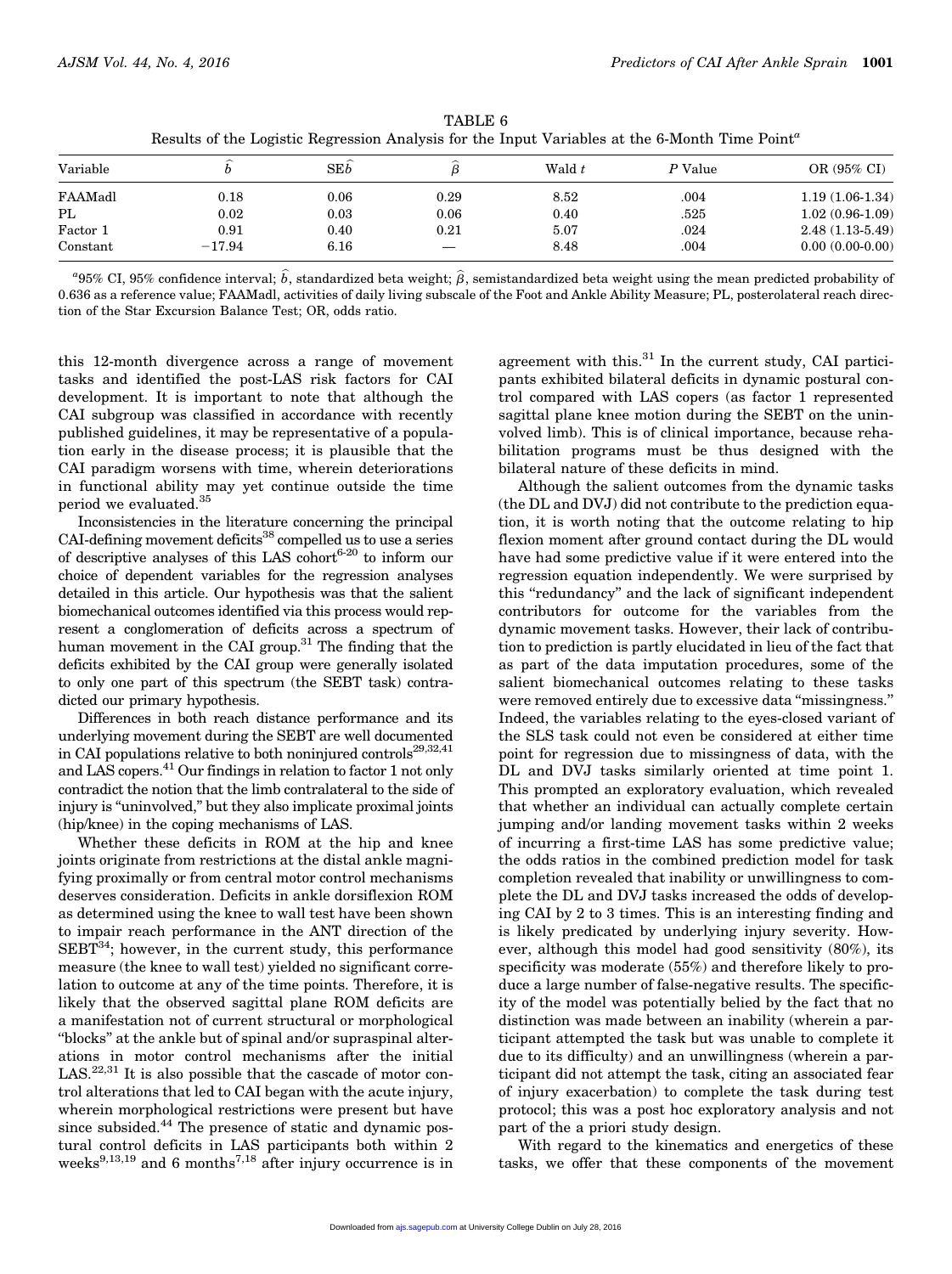spectrum are likely to be useful in the assessment of LAS and CAI populations; however, because of problems with task completion and data missingness, this is not reflected in the current study. This is evidenced by the fact that findings from the exploratory reports, wherein findings were simply presented for the data that were available, identified deficits that were persistent across time points (namely, increased hip-ankle coupling during SLS18-20 and increased hip flexion during the  $\tilde{DL}$  and  $\tilde{DVJ}$  tasks<sup>6,14-17</sup>).

That deficits in hip joint control seemed to be a continuous theme in both the descriptive reports<sup>6-20</sup> and in the final regression analysis of the current study is an interesting finding. Reflection of the forest plots used to extract the salient biomechanical outcomes illustrates this (see Appendix Figures A2 to A4, available online), whereby the hip was the predominant lower extremity joint at which biomechanical deficits manifested in the CAI group at the 12-month time point. It is plausible that the aforementioned alterations in central motor control mechanisms involved central control dissonance at the ankle joint with increased reliance on hip joint movement strategies to fulfill postural control (both static and dynamic)<sup>8,9,13,18-20</sup> and jumping/landing tasks. $6,14-17$  We speculate that hip joint stability and the strength or activation of its supporting musculature is likely to be a central characteristic of the coping mechanisms exhibited by CAI or coper participants, directly affecting global movement mechanics and foot positioning.<sup>24</sup>

On the basis of these findings, we believe that rehabilitation after LAS should incorporate the full spectrum of human movement and should contextually encourage the appropriate use of hip-based and/or ankle-based static and dynamic movement strategies. The current research cannot confirm the potential efficacy of such an approach, however, but may inform future intervention studies of LAS populations. We believe that the efficacy of training programs for CAI treatment compared with controls would be potentiated using a structured approach that includes (1) the entire movement spectrum, (2) both the injured limb and the contralateral limb, and (3) hip- and anklebased static and dynamic movement tasks, for the reasons we have alluded to above.

That our secondary hypothesis was confirmed by the results of the current study should be of particular interest to clinicians, because the self-report questionnaires relating to ankle joint function have the advantage of ''clinical accessibility.''

In fact, on the basis of the standardized beta weights for the variables in the combined prediction model at the 6 month time point, the FAAMadl contributed most to the prediction equation (Table 6). On the basis of these findings, we would encourage clinicians to incorporate this outcome in a goal-oriented rehabilitation program design, because it could be used to give an indication of the likelihood that a patient will (or will not) develop CAI.

It is unfortunate that no predictors from the salient outcomes emerged at the 2-week time point in the current study, because this is the time that clinicians are most likely to encounter their patients and have the ability to implement preventive measures, before the onset of chronic sequelae. It is likely that the 2-week window of eligibility for assessment undermined the homogeneity of our sample at this time point, thus increasing the chance of sampling error. This must be recognized as a limitation of the current study. However, because of the high prevalence of LAS in the general population, the difficulty in actually recruiting patients with a first-time LAS would have been compounded further if we were only able to assess them in a predetermined 24-hour interval, thus threatening the feasibility of the study. Another limitation of this research is that we did not have access to imaging techniques such as magnetic resonance imaging to quantify the extent or severity of the incurred injury in an objective manner. As previously noted, injury severity likely played a role in participants' ability to complete the prescribed tasks. Although this was not continuous with our experimental objectives, the importance of the mechanical insufficiencies (such as ligament damage and osteochondral defects) associated with acute LAS in the CAI paradigm remain unclear. This limitation is compounded by the fact that it was beyond our resources to quantify the type of rehabilitation protocols undertaken by the cohort. Finally, because the LAS cohort participants were recruited after the initial injury, it is unknown whether the deficits identified either in the descriptive research reports<sup>6-20</sup> or in this prospective analysis preceded or were caused by the first instance of LAS.

In conclusion, this analysis has identified several clinically accessible and biomechanical outcomes that have predictive capacity of long-term outcome 2 weeks and 6 months after a first-time LAS injury. These findings have implications for clinicians, who can use these simple outcomes in goaloriented rehabilitation programs and to assess the risk a given patient has for developing CAI, and for researchers, who should attempt to develop rehabilitation programs on the basis of the biomechanical deficits identified.

Scan the QR code with your smartphone to view п the In-Depth podcast associated with this article [or visit http://sageorthopaedics.sage-publications](http://sageorthopaedics.sage-publications.libsynpro.com/) .libsynpro.com/

#### **REFERENCES**

- 1. Anandacoomarasamy A, Barnsley L. Long term outcomes of inversion ankle injuries. *Br J Sports Med*. 2005;39(3):e14; discussion e14.
- 2. Brown C, Padua D, Marshall SW, Guskiewicz K. Individuals with mechanical ankle instability exhibit different motion patterns than those with functional ankle instability and ankle sprain copers. *Clin Biomech (Bristol, Avon)*. 2008;23(6):822-831.
- 3. Carcia CR, Martin RL, Drouin JM. Validity of the foot and ankle ability measure in athletes with chronic ankle instability. *J Athl Train*. 2008;43(2):179-183.
- 4. Delahunt E, Monaghan K, Caulfield B. Altered neuromuscular control and ankle joint kinematics during walking in subjects with functional instability of the ankle joint. *Am J Sports Med*. 2006;34(12):1970-1976.
- 5. Denegar CR, Hertel J, Fonseca J. The effect of lateral ankle sprain on dorsiflexion range of motion, posterior talar glide, and joint laxity. *J Orthop Sports Phys Ther*. 2002;32(4):166-173.
- 6. Doherty C, Bleakley C, Hertel J, Caulfield B, Ryan J, Delahunt E. Coordination and symmetry patterns during the drop vertical jump in participants with chronic ankle instability and lateral ankle sprain 'copers.' *Phys Ther*. In press.